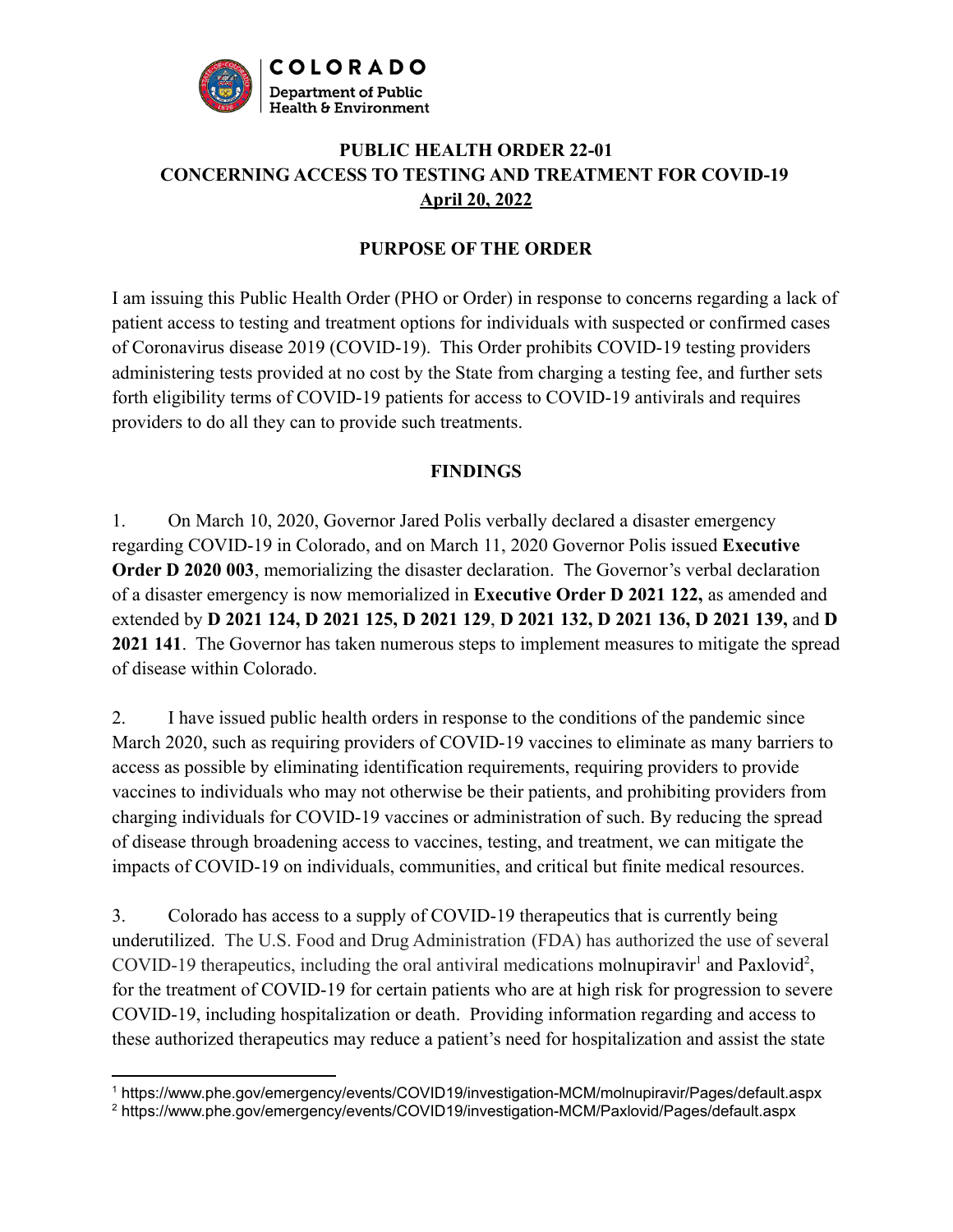## **PHO 22-01 Concerning Access to Testing and Treatment for COVID-19 April 20, 2022**

in reducing the severity of COVID-19 infections and consequently reducing the need for hospital-level services.

#### **INTENT**

This Order outlines access to COVID-19 therapeutics for eligible COVID-19 patients and requires all providers to do all they can to provide such therapies.

#### **ORDER**

#### **I. ACCESS TO COVID-19 TESTING**

**A.** The State of Colorado has provided free access to COVID-19 testing services for Coloradoans throughout this pandemic through the acquisition of test materials for distribution to healthcare providers, as well as through the administration of multiple testing sites throughout the state. Providers of COVID-19 testing services that use test materials provided at no cost by the State shall not charge a fee to the patient for the COVID-19 test. To help maintain access to testing services throughout the state, providers that do not use testing materials provided by the State are encouraged to provide testing services and, whenever possible, to do so at no cost to individuals without health insurance or who can otherwise not afford the cost of the test.

#### **II. ACCESS TO COVID-19 THERAPEUTICS**

**A.** All healthcare providers such as hospitals, urgent care clinics, community health clinics, pharmacies, free standing emergency departments and medical offices that medically evaluate patients shall take all necessary steps to provide eligible Coloradans access to life-saving COVID-19 therapeutics. All non-hospitalized individuals who test positive for COVID-19 should be evaluated to determine if they are eligible for treatment. Many individuals meet the criteria to be considered high risk, as defined by the Centers for Disease Control and Prevention (CDC) [here,](https://www.cdc.gov/coronavirus/2019-ncov/need-extra-precautions/people-with-medical-conditions.html) for progression to severe COVID-19 disease, such as people who are overweight/obese, people with common medical conditions, and people who are at higher risk due to where they live or work, including many people from racial and ethnic minority groups and people with disabilities. Any patient eligible under the FDA Emergency Use Authorization (EUA) for a COVID-19 therapeutic should be offered the treatment for COVID-19 after a discussion of risks and benefits with the healthcare provider. Healthcare providers are encouraged to provide COVID-19 therapeutics immediately within their healthcare setting on an outpatient basis, or if unable to do so, the provider must refer patients who are appropriate candidates for such therapeutics to outpatient settings.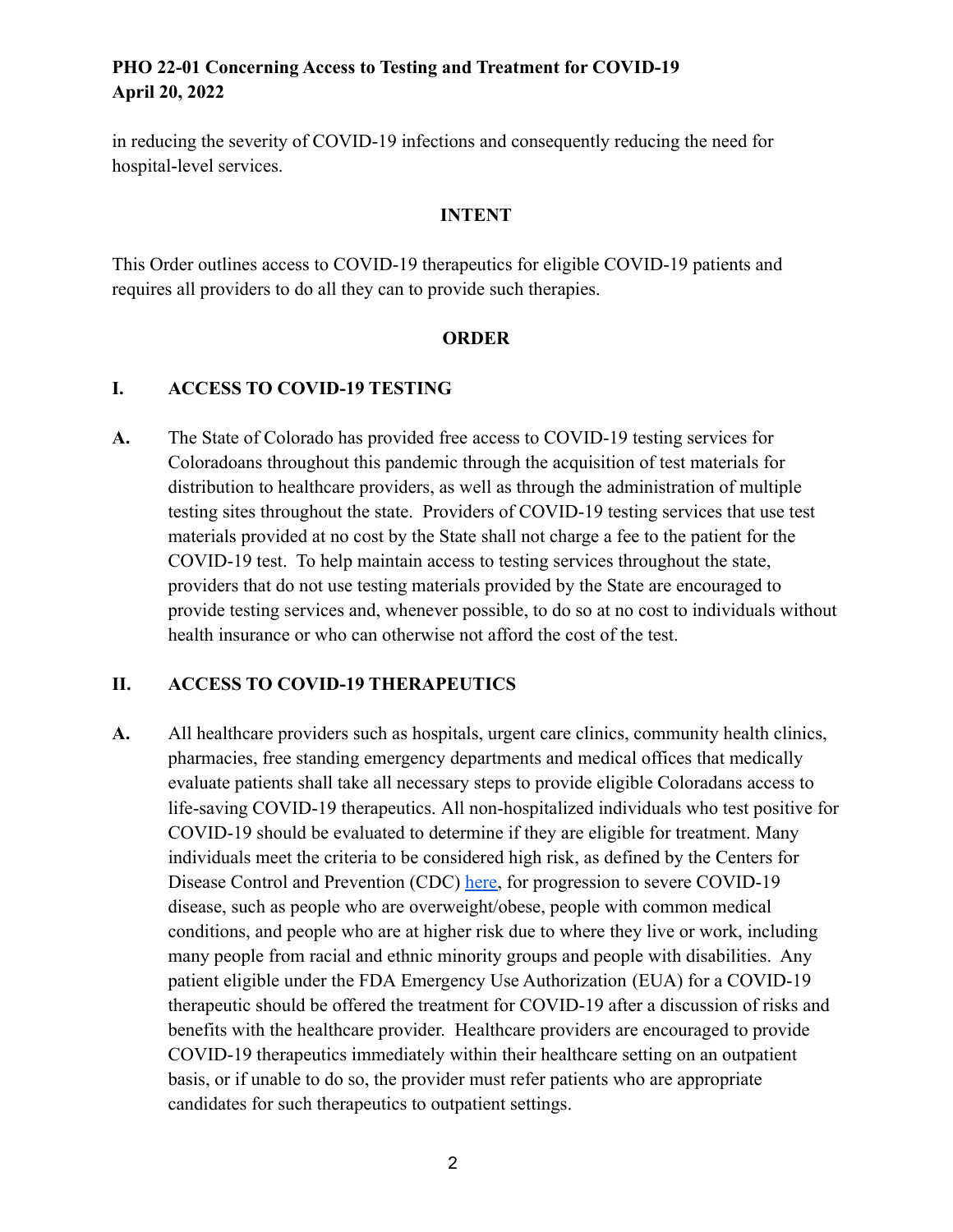- **B.** Providers may enroll with CDPHE to request and receive COVID-19 therapeutics free of charge. Enrolled providers are required to submit daily electronic reporting for molnupiravir and Paxlovid into a federal reporting database.
	- 1. Enrolled providers will be included in a provider locator tool that patients may use to find COVID-19 therapeutic providers.
- **C.** Eligibility for COVID-19 Therapeutics
	- 1. a. In accordance with the FDA EUA for the oral antiviral [molnupiravir,](https://www.phe.gov/emergency/events/COVID19/investigation-MCM/molnupiravir/Pages/default.aspx) eligible individuals for treatment of mild to moderate COVID-19 include individuals:
		- i. who are at least 18 years of age or older with positive COVID-19 test results,
		- ii. who are at high risk for progressing to severe COVID-19, including hospitalization or death, and
		- iii. for whom alternative COVID-19 treatment options authorized by FDA are not accessible or clinically appropriate.
		- b. Note that warnings regarding the use of this oral antiviral include the following conditions and specific populations:
			- i. Embryo-Fetal Toxicity: Molnupiravir is not recommended for use during pregnancy.
			- ii. Bone and Cartilage Toxicity: Molnupiravir is not authorized for use in patients less than 18 years of age because it may affect bone and cartilage growth.

See full Emergency Use Authorization for additional information.

- 2. a. In accordance with the FDA EUA for the oral antiviral **Paxlovid**, eligible individuals for treatment of mild-to-moderate COVID-19 include individuals who:
	- i. are 12 years of age and older weighing at least 40 kg or 18 years of age or older,
	- ii. have a positive COVID-19 test result, and
	- iii. are at high risk for progression to severe COVID-19, including hospitalization or death.
	- b. Note that a warning regarding the use of this oral antiviral includes the concomitant use of Paxlovid and certain other drugs may result in potentially significant drug interactions. Consult the full prescribing information prior to and during treatment for potential drug interactions. See full Emergency Use Authorization for additional warnings and contraindications.